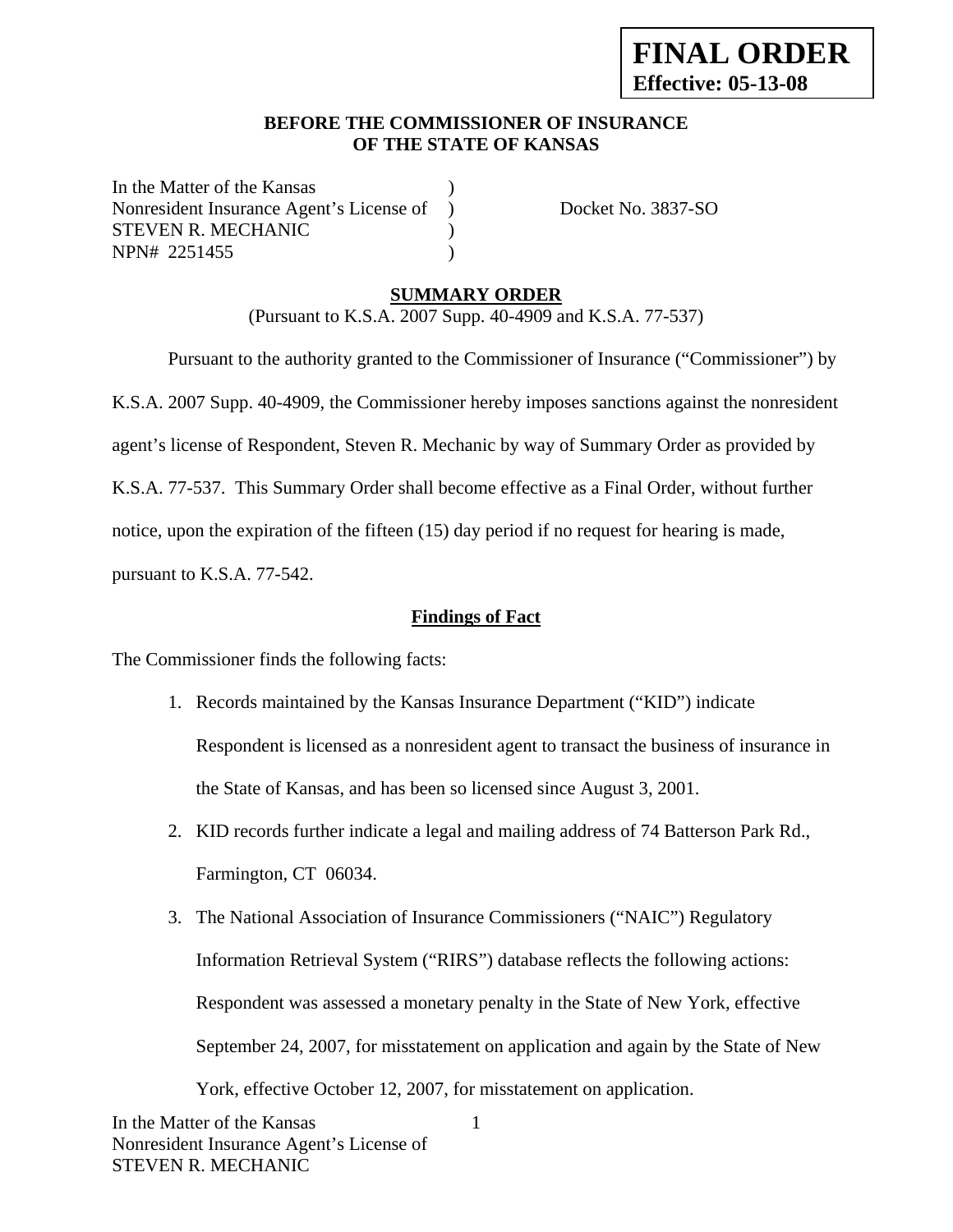4. Respondent has failed to notify KID of the actions within 30 days.

## **Applicable Law**

- 5. K.S.A. 2007 Supp. 40-4909 states, in pertinent part:
	- (a) The commissioner may deny, suspend, revoke, or refuse renewal of any license issued under this act if the commissioner finds that the applicant or license holder has:
		- (2) Violated
			- (A) any provision of chapter 40 of the Kansas Statues Annotated, and amendments thereto, or any rule and regulation promulgated thereunder;
			- (C) any insurance law or regulation of another state;
	- (b) In addition, the commissioner may suspend, revoke or refuse renewal of any license issued under this act if the commissioner finds that the interests of the insurer or the insurable interests of the public are not properly served under such license.
	- (h) in lieu of taking any action under subsection (a), the commissioner may:

(2) issue an order imposing an administrative penalty up to a maxium of \$500 for each violation . . . unless such person knew or should have known that the violative act could give rise to disciplinary action under subsection (a). If such person knew or reasonably should have known the violative act could give rise to any disciplinary proceeding . . . the commissioner may impose a penalty up to a maximum of \$1000 for each violation . . . .

- 6. KA.R. 40-7-9 states, in pertinent part: Each person licensed in this state as an insurance agent shall report the following to the commissioner of insurance within 30 days of occurrence:
	- (a) Each disciplinary action on the agent's license or licenses by the insurance regulatory agency of any other state or territory of the United States.

# **Conclusions of Law**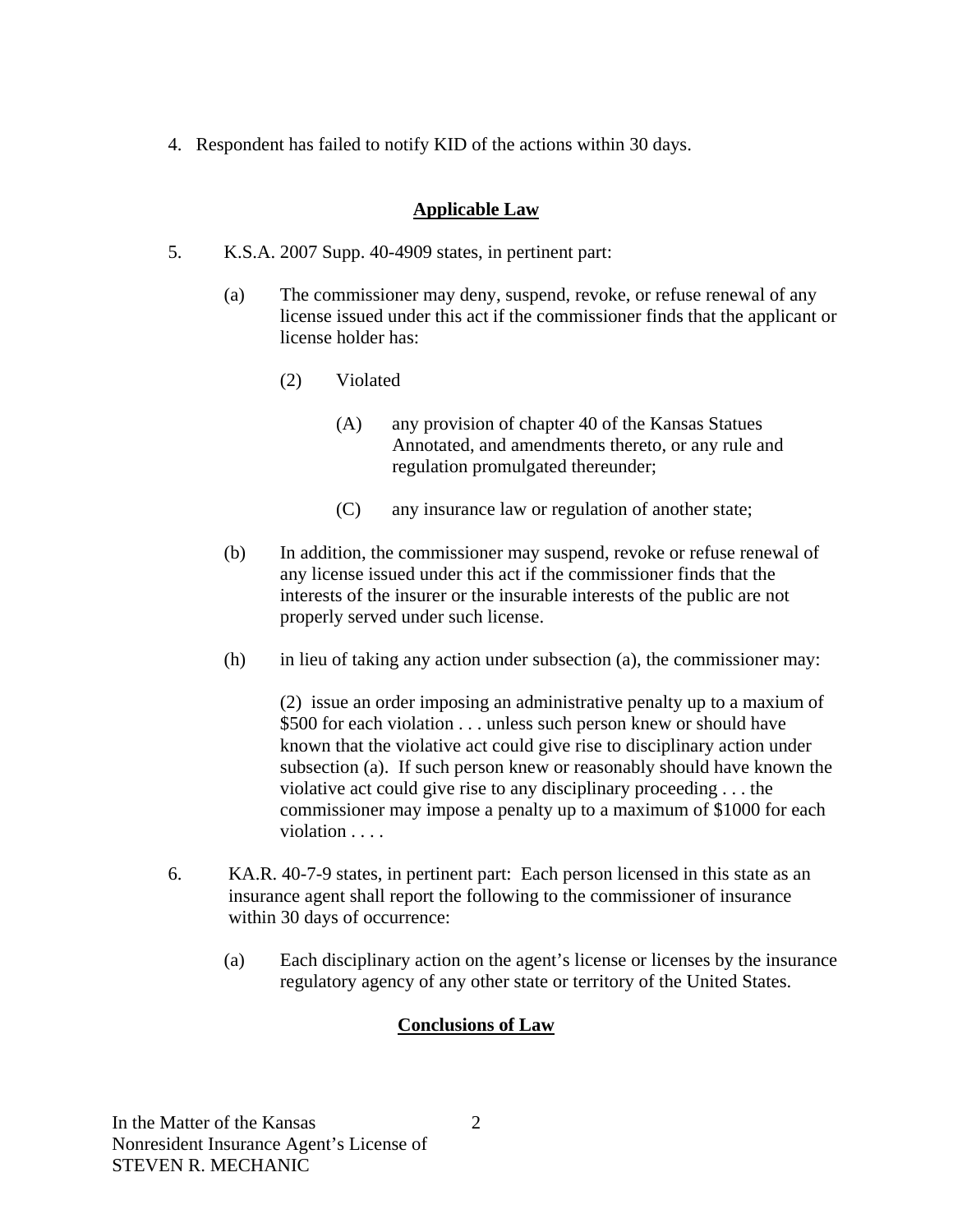- 7. The Commissioner has jurisdiction over Respondent as well as the subject matter of this proceeding, and such proceeding is held in the public interest.
- 8. The Commissioner finds that Mr. Mechanic's Kansas license may be revoked because Mr. Mechanic violated an insurance law or regulation in another state pursuant to K.S.A. 2007 Supp. 40-4909(a)(2)(C).
- 9. The Commissioner finds that Mr. Mechanic violated K.S.A. 2007 Supp. 40-  $4909(a)(2)$ (A) and K.A.R. 40-7-9 by failing to notify the Kansas Insurance Department of his disciplinary actions taken by the State of New York Department of Insurance on September 24, 2007 and October 12, 2007 within thirty (30) days.
- 10. The Commissioner, therefore, concludes that good cause exists pursuant to K.S.A. 2007 Supp. 40-4909(a) and (h) to revoke or suspend Respondent's Kansas nonresident insurance agent's license or impose administrative penalties in lieu of revocation.
- 11. The Commissioner concludes that Respondent's insurance agent's license may be revoked for the protection of the insurable interests of the public pursuant to K.S.A. 2007 Supp. 40-4909(b).
- 12. Based on the facts and circumstances set forth herein, it appears that the use of summary proceedings in this matter is appropriate, in accordance with the provisions set forth in K.S.A. 77-537(a), in that the use of summary proceedings does not violate any provision of the law and the protection of the public interest does not require KID to give notice and opportunity to participate to persons other than Steven R. Mechanic.

3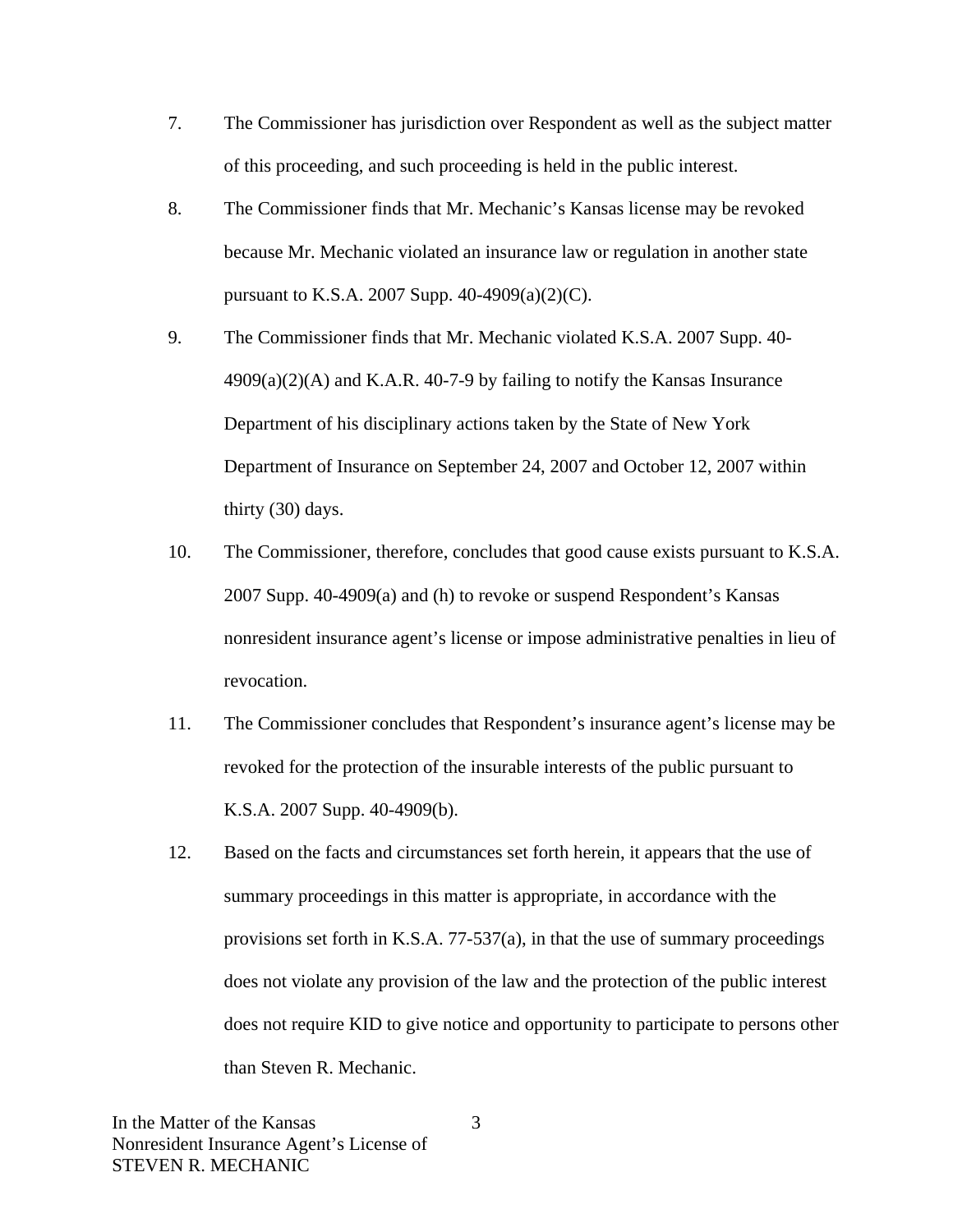#### **IT IS THEREFORE ORDERED BY THE COMMISSIONER OF INSURANCE THAT:**

Respondent Steven R. Mechanic shall pay an administrative penalty of \$250.00 for failure to notify KID of another state agency's action and the Kansas nonresident insurance agent's license of Steven R. Mechanic is hereby **SUSPENDED on the effective date of this order until such time as the penalty is paid in full.** 

#### **NOTICE AND OPPORTUNITY FOR HEARING**

Steven R. Mechanic, within fifteen (15) days of service of this Summary Order, may file with the Kansas Insurance Department a written request for hearing on this Summary Order, as provided by K.S.A. 77-542. In the event a hearing is requested, such request should be directed to:

> John W. Campbell, General Counsel Kansas Insurance Department 420 S.W.  $9^{th}$  Street Topeka, Kansas 66612

Any costs incurred as a result of conducting any administrative hearing shall be assessed against the agent/agency who is the subject of the hearing as provided by K.S.A. 40-4909(f). Costs shall include witness fees, mileage allowances, any costs associated with reproduction of documents which become part of the hearing record, and the expense of making a record of the hearing.

If a hearing is not requested, this Summary Order shall become effective as a Final Order, without further notice, upon the expiration of the fifteen (15) day period for requesting a hearing. The Final Order will constitute final agency action in the matter.

In the event the Petitioner files a petition for judicial review, the agency officer designated pursuant to K.S.A. 77-613(e) to receive service of a petition for judicial review on behalf of the Kansas Insurance Department is:

In the Matter of the Kansas Nonresident Insurance Agent's License of STEVEN R. MECHANIC 4